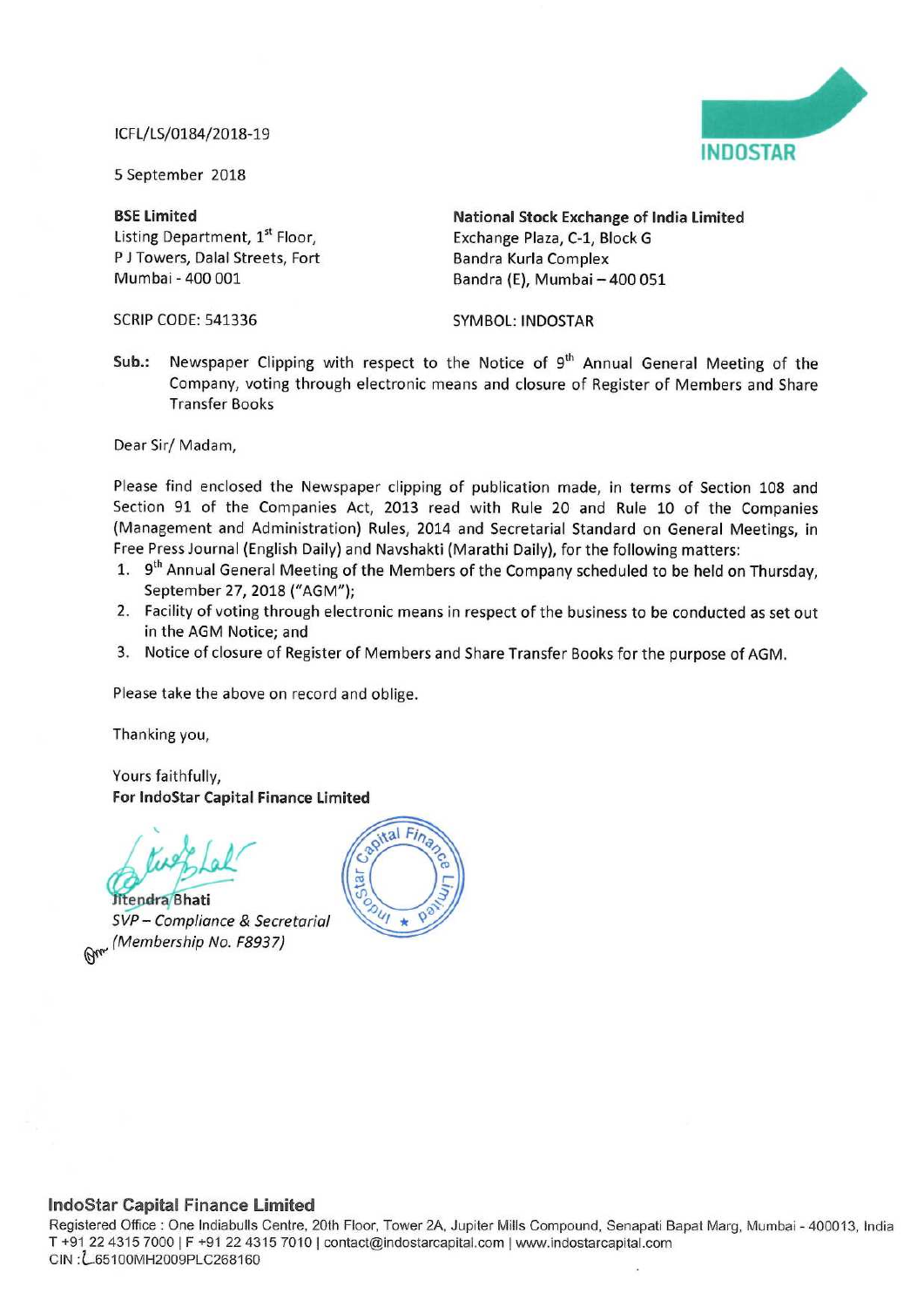**THE FREE PRESS JOURNAL** MUMBAI | TUESDAY | SEPTEMBER 4, 2018 | WWW.freepressjournalain

# **INDOSTAR CAPITAL FINANCE LIMITED**

legistered & Corporate Office: One Indiabulis Center, 20° Floor, Tower 2A, Jupiter Mills Corporate Office: One Indiabulis Center, 20° Floor, Tower 2A, Jupiter Mills Corporate Senageli Bapat Marg, Mumbai - 400 913, CIN: L65 Website: www.indostarc toital.com: E-m all: Investor.relations@Indestarcapital.com

#### NOTICE OF 9TH ANNUAL GENERAL MEETING. **VOTING THROUGH ELECTRONIC MEANS AND CLOSURE OF REGISTER OF MEMBERS AND SHARE TRANSFER BOOKS**

NOTICE is hereby given that the 9<sup>th</sup> Annual General Meeting ("AGM") of<br>the Members of IndoStar Capital Finance Limited ("the Company") is scheduled<br>to be held on Thursday, September 27, 2018 at 11:00 a.m. (IST) at Ravindr convening the AGM ("AGM Notice").

convening the AGM ("AGM Notice").<br>The Annual Report of the Company for the financial year 2017-18 ("Annual Report") and the AGM Notice along with the Attendance Slip and Proxy Form have<br>been sent by electronic mode to all

The Annual Report is available on the website of the Company at In a Annual New Angles are applied to the company at the Company and the Altendance Slip and Further, the AGM Notice along with the Attendance Slip and Proxy Form are available on the website of the Company at http://www.i www.evotingindia.com.

Members are hereby informed that in compliance with the provisions of Section 108 welling as the companies Act, 2013 ("the Act") read with Rule 20 of the Companies Act, 2013 ("the Act") read with Rule 20 of the Companies (Management and Administration) Rules, 2014, as amended from time to time, Regulati through electronic means

Members of the Company are provided with the facility to exercise their right to vote<br>on the resolutions set out in the AGM Notice by electronic means from a place other<br>than the venue of AGM ("remote a-voting"). The Compa

The facility of voting though ballot paper shall be available at the venue of AGM for the Members attending the AGM and who have not cast their vote by remote evoting. However, Members who have cast their vote by remote e-AGM may attend the AGM but shall not be entitled to cast their vote again through ballot paper.

ballotpaper.<br>
The remote e-voting period commences on Monday, September 24, 2018 at<br>
09:00 a.m. (IST) and ends on Wednesday, September 26, 2018 at 05:00 p.m.<br>
09:00 a.m. (IST) and ends on Wednesday, September 26, 2018 at 0 Members who have acquired shares after the dispatch of AGM Notice and holding<br>shares as on cut-off date i.e., Thursday, September 20, 2018, can refer the<br>"INSTRUCTIONS FOR VOTING THROUGH ELECTRONIC MEANS" as given in<br>the A

Member may refer to the Frequently Asked Questions ("FAQs") and e-voting user<br>manual available at www.evotingIndla.com, under "Help" section or may contact<br>the following officials of CDSL or the Company with respect to any

### CDSL:

Mr. Rakesh Dalvi, Manager at Central Depository Services (India) Limited,<br>Marathon Futurex, A-Wing, 25<sup>®</sup> floor, NM Joshi Marg, Lower Parel, Mumbai<br>400013 or send an email to helpdesk.evoting@cdslindla.com or can call on t toll free no. 1800225533.

Company:

Mr. Jitendra Bhati, Company Secretary & Compliance Officer at One Indiabulla<br>Center, 20<sup>th</sup> Floor, Tower 2A, Jupiter Mills Compound, Senapati Bapat Marg,<br>Mumbai – 400013 or send an email at <u>Investor.relations@Indostarcapi</u> or call at 022 43157000

Furthermore, the provisions of Section 91 of the Act and Regulation 42 of the Listing<br>Regulations, the Register of Members and Share Transfer Books of the Company<br>shall remain closed from Friday, September 21, 2018 to Thur

For IndoStar Capital Finance Limited

#### **Jitendra Bhati**

Place: Mumbai Company Secretary & Compliance Officer<br>Membership No.: FCS 8937 Date: September 03, 2018